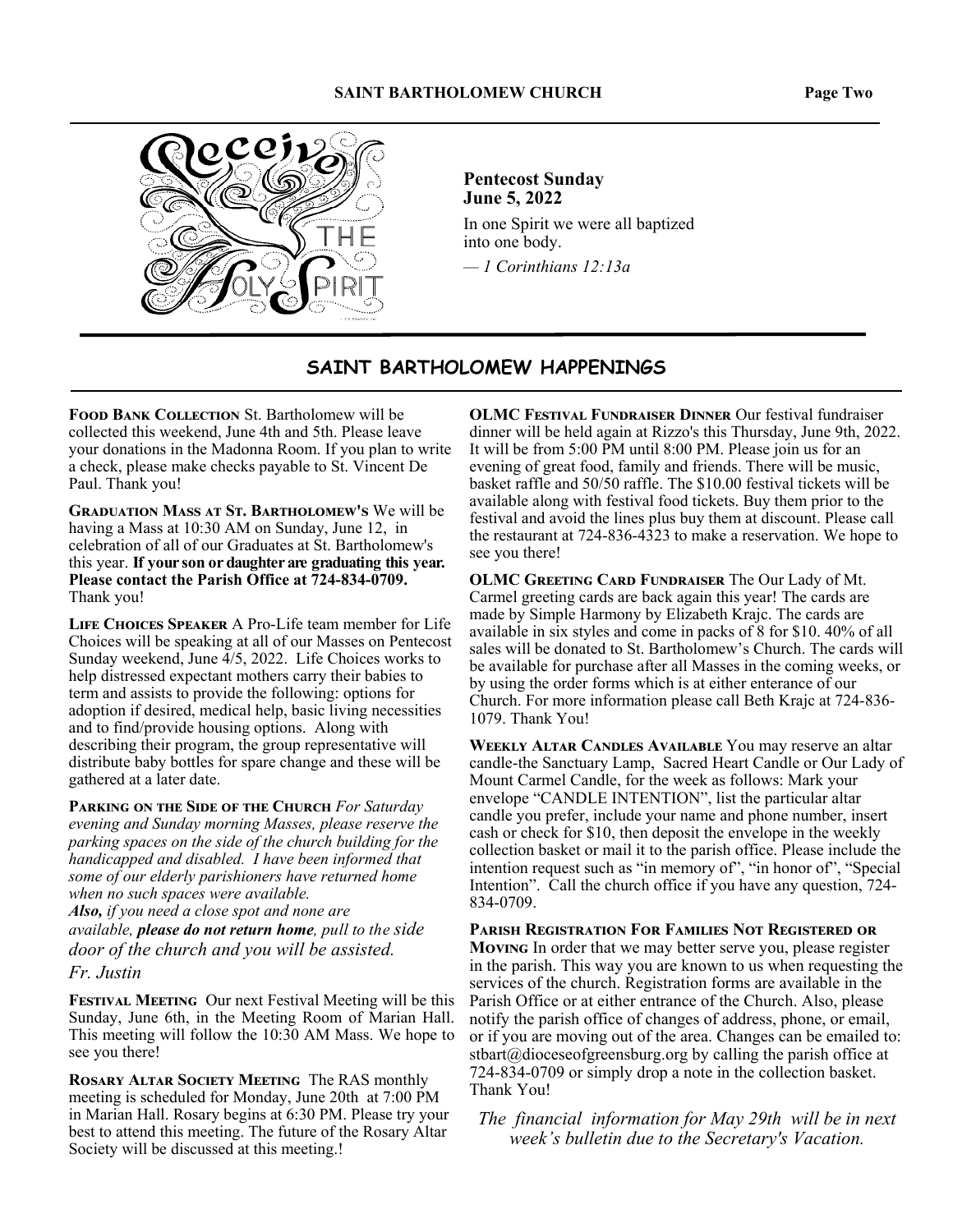#### **SAINT BARTHOLOMEW HAPPENINGS**

# \$6,500 CASH GIVE-A-WAY

#### **Benefits The Crabtree Fireworks**

WINNING NUMBERS TAKEN FROM THE 7:00 P.M. PICK-3 PA DAILY EVENING LOTTERY ON:

RDAY, AUGUST 6, 2022

Not responsible for typographical errors. Bonus number does not qualify. Void after 30 days All unsold tickets become property of Mt. Carmel Festival, Crabtree, PA. \$100.00 to seller of the winning ticket. Must sell minimum of 25 tickets to qualify - Stubs must be returned by 07/24/22.<br>Winnings awarded in compliance with IRS Notice 1340.

Tickets compliments of: Clement L. Pantalone Funeral Home

DONATION: \$10.00 **THANK YOU!** 

#### **Festival Ticket**

St. Bartholomew New Festival ticket is HERE!!! If you would like to sell or have some. Each ticket is \$10. You can call the Parish Office at 724-834-0709. We will have ticket sellers at the end of each weekend Mass too!

**PLEASE KEEP IN YOUR PRAYERS THOSE ON SAINT** BART'S SICK LIST: Mary Aleandri, Joanne Adams, Linda Blum, Vickie Butchko, Mary Butina, James Bushey, Mary Beth Cox, David DeMatto, Alanno Derito, Carolyn Falo, Anna Marie Lomack, Vera Miller, Nicholson Family, Linda Pinazza, Garry Allen Pitchetti, Andy Philips, Mike Philips, Debbie Roskovensky, Don and Pat Tasser, Judy Weissbock,

**Our Lady of Mt. Carmel Festival Weekend** *is the third weekend of July*  **July 15, 16, 17, 2022** 

*If you have any questions, concerns, or suggestions about security at St. Barts we'd love to hear from you. Email the security team at StBart@dioceseofgreensburg.org.* 

*See something, say something!*

**SANCTUARY CANDLE...burning in memory** of Rudy, Jane and Rob Austeri by Mariana and Mia Bella..

\_ . . \_\_ . . \_\_ . . .

**OUR LADY OF MOUNT CARMEL CANDLE ...** burning in the memory of Tom Trumbetta, Jr. by his wife.

**SACRED HEART CANDLE....burning in memory of** John Bayura by Rose Marie, Norm, Kevin and Wyatt.

Sunday, June 5 – June 11 , 2022

Sun……Mass, 8:00 AM and 10:30 AM Church Festival Meeting, 11:30 AM, Madonna Room Bingo, 6:00 PM, Marian Hall Tue….. Choir, 6:30 Pm, Choir Loft Sat……. Mass, 5:00 PM, Church

**FOOD PANTRY COLLECTION** We ask for your continued support for the upcoming collection which will take place on Saturday/Sunday June 4th and 5th. Please, bring your items to the Madonna Room in Marian Hall. Items that are in need include peanut butter and jelly, canned fruits and vegetables, pasta items, soap products, diapers. cereal, canned soups, stews, tuna, boxed meals and paper products. The food pantry also welcomes monetary donations. If you are going to write a check, please make payable to: "*St. Vincent de Paul".* 

Liturgi cal Roles

## Mass Date Altar Ministers of & Time Servers Holy Communion Lector CHECK YOUR SCHEDULES ON ST. BART'S WEBSITE **www.stbartholomewcrabtree.org 6/11/22 B. Pigza K. Jones C. Franzi 5:00 PM S. Pigza 6/12/22 N. Heinnickel G. Uliano A. Heinnickle 8:00 R. Ebersole**

**6/12/22 B. Mayercheck L. Brady K. Govora 10:30 AM J. Sandorf**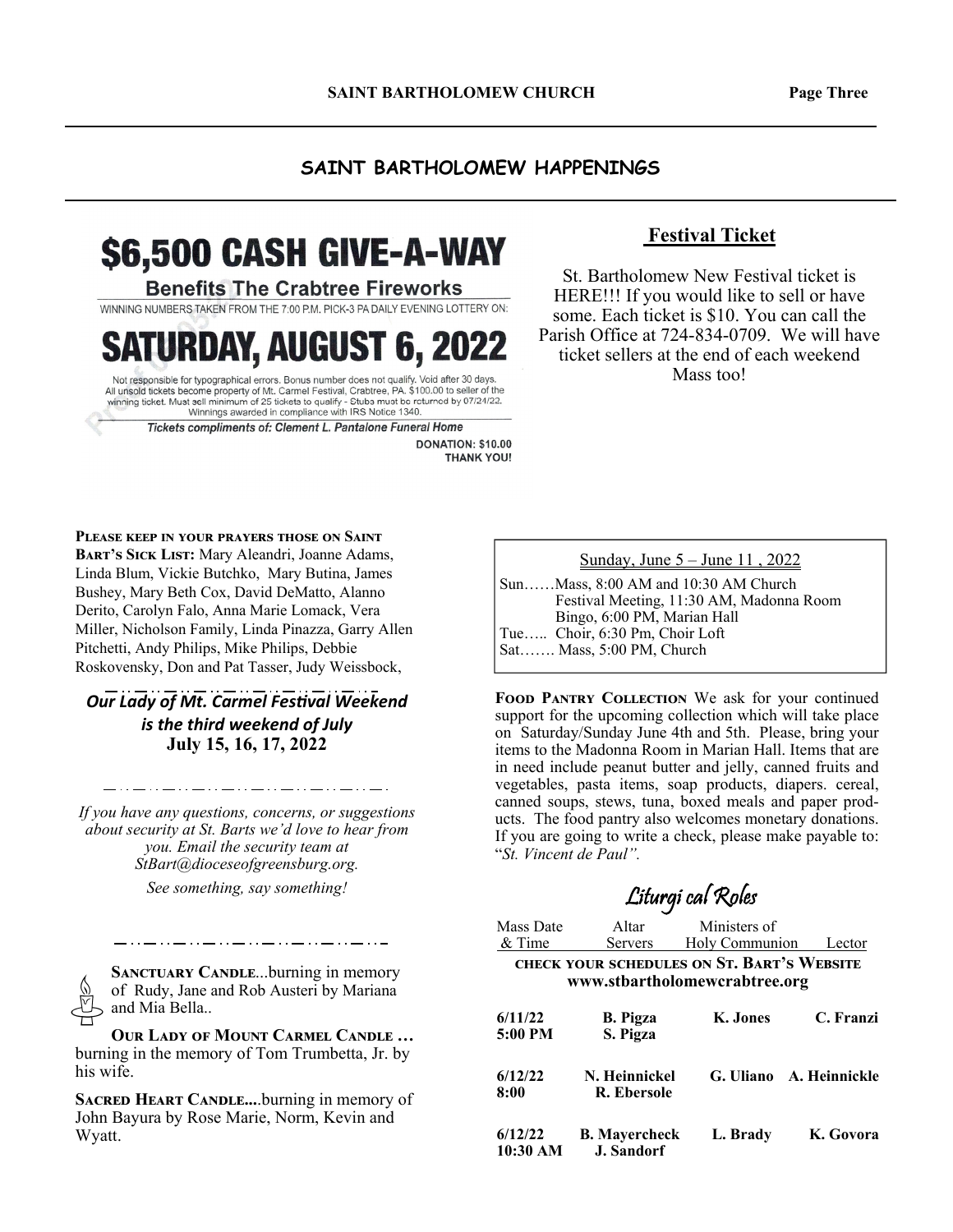#### **JUNE HAPPENINGS**

**FIRST DIOCESAN CAR SHOW PLANNED JUNE 18 AT CHRIST OUR SHEPHERD CENTER, GREENSBURG Bring** Dad to the first Diocese of Greensburg Car Show Saturday, June 18, at Christ Our Shepherd Center, Greensburg, for a spectacular day of fun for the entire family. The car show will be followed by a special outdoor Father's Day Mass and blessing of fathers by Bishop Larry J. Kulick. Also planned are DJ Frankie Day, food trucks, craft beer, wine vendor, 50/50, basket raffles and a Father's Day craft for the kids, plus a special award for father-son or father-daughter pairs who show their classic cars. All proceeds will go to emergency relief in Ukraine. Car show registration begins at 9:00 AM. Those who pre-register will get a free T-shirt (while supplies last), and all vehicles will receive dash plaques. The show is in conjunction with the Western Pennsylvania Chapter, Pontiac-Oakland Club International. For a full list of events, sponsors and vendors, and to register a family or car, visit DioceseofGreensburg.or/CarShow.

ST. JOHN THE BAPTIST PARISH, SCOTTDALE, TO HOLD **FESTIVAL JUNE 18-19 St. John the Baptist Parish,** Scottdale, will hold its summer festival Saturday, June 18, from 4:00 PM - 9:00 PM and Sunday, June 19, from noon - 9:00 PM. Saturday will feature a barbecue chicken dinner (inside) from 4:00 PM - 7:00 PM and local artist Steve Hawk from 6:00 PM - 9:00 PM. Sunday will feature a Polish platter dinner, plus entertainment by Back in Time from noon - 4:00 PM and Roger Rush and Bill Miller from 5:00 PM - 8:00 PM. Both days will feature basket raffles and additional food options.

**OBLATES OF ST. BENEDICT TO MEET JUNE 12 The Oblates** of St. Benedict, Latrobe Deanery, will meet Sunday, June 12, from 3:00 PM - 4:15 PM in Brownfield 202 at Saint Vincent Seminary. Speaker will be Benedictine Brother Bosco Hough on "Conversatio morum (conversion of heart)." For reservations, call Benedictine Father Donald Raila, 724-805-2291. Attendees may also attend vespers at 5:00 PM in the nave of the basilica. Supper at 5:35 PM and additional sessions at 6:30 PM. (discussion based on the "Study Guide for the Rule of St. Benedict") in Brownfield 202 are also available;

**CORPUS CHRISTI PROCESSION JUNE 19 IN JEANNETTE** This year's Diocesan Corpus Christi procession is scheduled for Sunday, June 19. Please join Bishop Larry J. Kulick for Mass at 10:30 AM at Sacred Heart Parish, Jeannette. A solemn Eucharistic procession to Ascension Parish, Jeannette, will follow, where Benediction and Reposition of the Blessed Sacrament will occur.

#### **JUNE HAPPENINGS**

**ORGAN TO BE DEDICATED AT ST. PIUS X PARISH, MOUNT PLEASANT** An organ dedication canceled twice due to the coronavirus pandemic will be held Sunday, June 5, at 3:00 PM at St. Pius X Parish, Mount Pleasant, with a concert by Christopher Pardini, Director of Liturgy and Music at Blessed Sacrament Cathedral, Greensburg, which was once home to the organ's console. The concert is free and open to the public. A reception hosted by the choir from St. Pius and Visitation of the Blessed Virgin Mother Parishes and the St. Pius X Christian Mothers will follow in the social hall.

**UNBOUND CONFERENCE JUNE 10-11 AT OUR LADY OF GRACE** PARISH, GREENSBURG An Unbound conference is set for Friday, June 10, from 6:30 PM -9:15 PM, and Saturday, June 11, from 8:45 AM - 3:00 PM at Our Lady of Grace Parish, Greensburg. Presenter will be Benedictine Father Boniface Hicks. Unbound is "a simple and gentle approach that will teach you how to claim the freedom that Jesus promised in the Gospels, to discover God's purpose for your life and to be free of fear, anxiety, sadness and emotional wounds. For information, visit unboundpghgbg.ticketbud.com/juneretreat or contact Kim Hutchins at 412-817-5465.

**BIKE BLESSING AND CAR CRITISE JUNE 26 AT ST. ELIZABETH ANN SETON PARISH, NORTH HUNTINGDON St. Elizabeth Ann** Seton Parish, North Huntingdon, will hold its annual bike blessing and car cruise Sunday, June 26, from 1:30 PM - 4:30 PM. Food, prizes, a Chinese auction, 50/50 raffle, and awards for cars, trucks and motorcycles are planned. Car registration is \$10 (\$8 if registered before June 12). The bike blessing will begin at 2:00 PM. For more info on the car cruise/bike blessing, call 412-638-4296 or email tammy-e-h@comcast.net.

ST. EDWARD PARISH, HERMINIE, PLANS GOLF OUTING JUNE **24** St. Edward Parish, Herminie, will hold a golf outing Friday, June 24, at the Madison Club. Cost for the four-person scramble, with a shotgun start at 9:00 AM, is \$100 per person or \$400 for a foursome, which includes greens fees, cart rental, a hot dog and beverage at the turn, buffet dinner, a "guest for a day" certificate (which includes one 18-hold greens fee), skill and door prizes, and team awards. For information, contact Mike Ochap, 724-433-2181.

#### **NEEDING A RADIO STATION TO LISTEN TO?** *TRY WAOB 1067 - WE ARE ONE BODY CATHOLIC RADIO STATION*